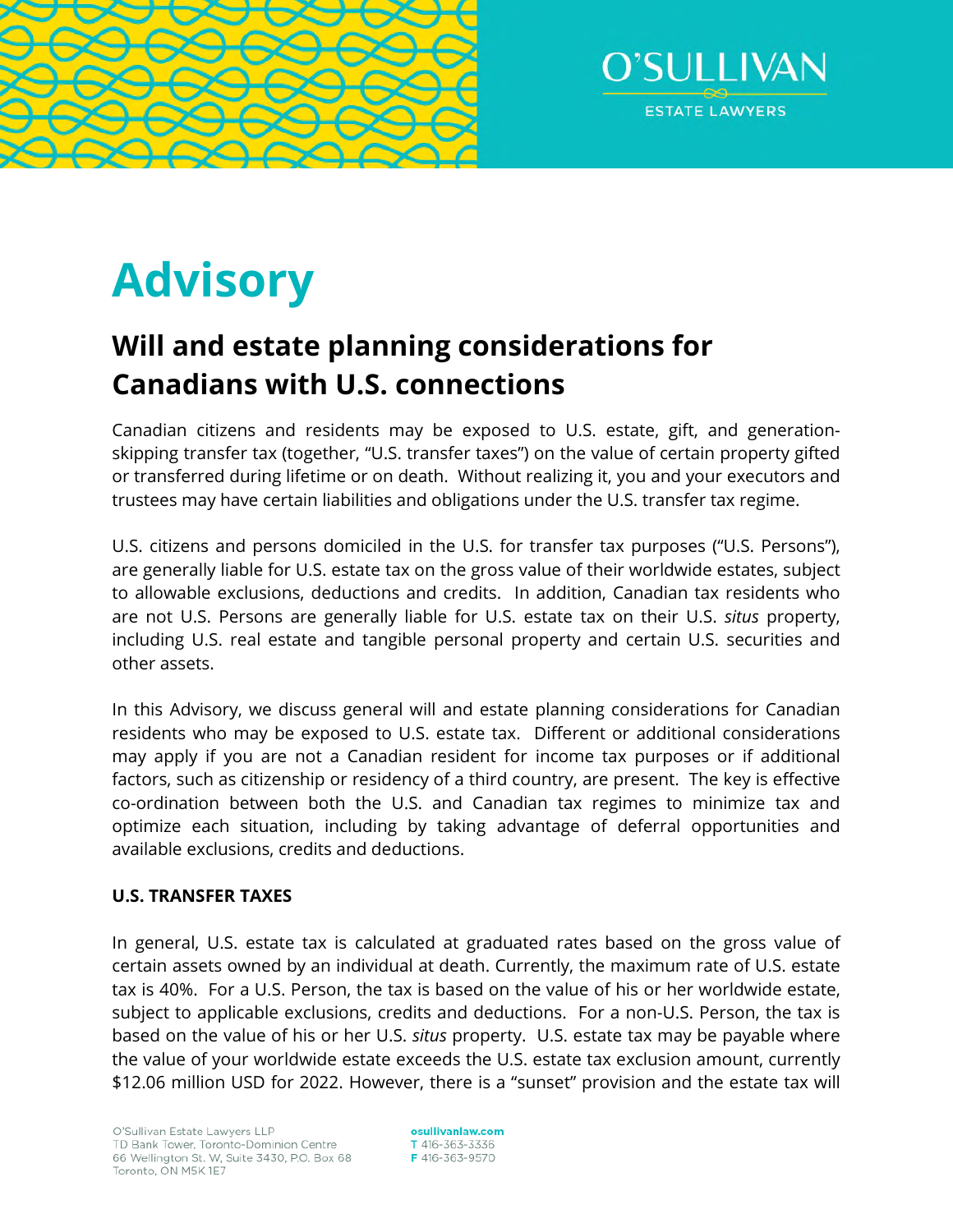

revert on January 1, 2026 to \$5 million USD, adjusted for inflation from 2011, unless there are further changes.

The worldwide estate includes certain assets that may not be obvious, such as the proceeds of life insurance policies owned by a deceased person on his or her own life, generally the total value of property held in joint tenancy with right of survivorship (subject to limited exceptions and deductions), and certain property held in trust. In addition to U.S. estate tax which is levied at the federal level, certain U.S. states also levy estate or inheritance taxes on death, including Connecticut, District of Columbia, Hawaii, Illinois, Iowa, Kentucky, Maine, Maryland, Massachusetts, Minnesota, Nebraska, New Jersey, New York, Oregon, Pennsylvania, Rhode Island, Vermont and Washington.

In addition to estate tax, the U.S. transfer tax regime includes gift tax and generationskipping transfer tax ("GSTT"). Generally, U.S. gift tax applies to gifts by U.S. Persons and to gifts of certain U.S. *situs* property by non-U.S. Persons, subject to exclusions and deductions. Gifts by U.S. Persons in excess of an annual exclusion amount may be tax-free up to the lifetime estate tax exclusion amount.<sup>[1](#page-1-0)</sup> Gifts made reduce the estate tax exclusion available on death. GSTT generally applies to gifts valued above the exclusion amount, currently \$12.06 million USD, that are made to unrelated persons at least 37.5 years younger than the donor and to or for the benefit of related persons at least two generations below the donor.

#### **WHO IS A U.S. PERSON?**

You are a U.S. Person for transfer tax purposes if you are a U.S. citizen, including a dual citizen of the U.S. and another country, or if you are a U.S. resident and have a U.S. domicile.

It is possible to be a U.S. citizen without being aware of your status. For example, you may be a U.S. citizen if you were born in Canada to one or more U.S. citizen parents, even if you have never resided in the U.S. There are also other types of "accidental" U.S. citizens, including children born in U.S. hospitals.

<span id="page-1-0"></span> $^1$  Gift tax exclusions include: for U.S. Persons generally, an annual exclusion of \$16,000 in 2022; an annual exclusion of \$164,000 for gifts by any person to a non-U.S. Person spouse in 2022; and unlimited exclusions for certain health care or tuition payments. In addition, a gift in any amount between two U.S. Person spouses of a present interest (as opposed to a future interest which vests in the gift recipient only upon some future date) is sheltered by the unlimited marital deduction from gift tax consequences.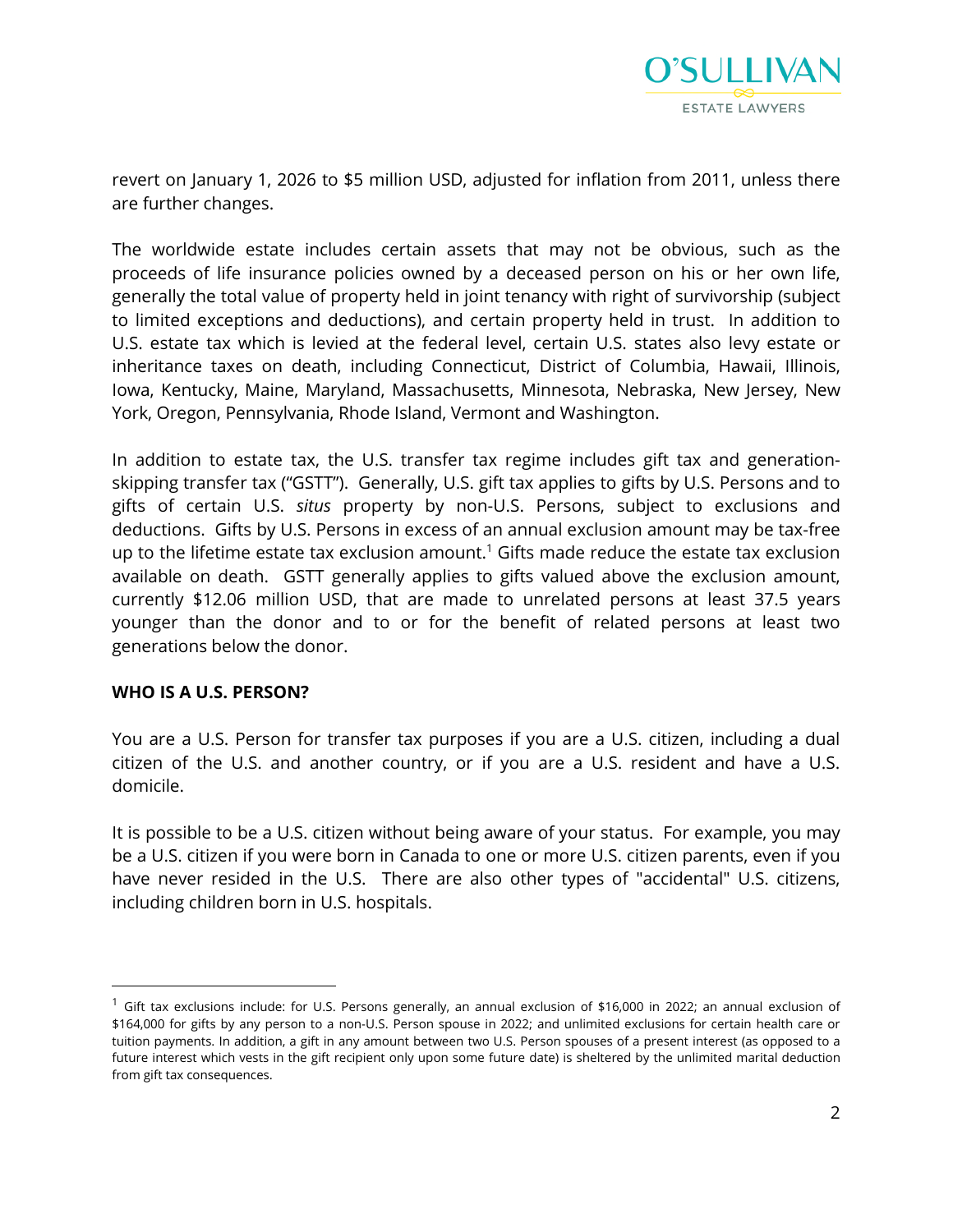

You may also be a U.S. Person if you have moved to the U.S. to work and have a U.S. domicile because you intend to permanently reside in the U.S.

In addition to U.S. transfer taxes, U.S. citizens are subject to the U.S. income tax regime and must file an annual tax return. Additional reporting requirements may apply to U.S. citizens with Canadian bank accounts, RRSPs, TFSAs or certain other plans and investments. If you are unsure of your status or obligations, you should seek professional advice.

#### **GENERAL ESTATE PLANNING CONSIDERATIONS**

If you, your spouse, or someone you wish to benefit in your estate plan is a U.S. Person, you may wish to consider estate planning strategies and techniques designed to minimize or manage the anticipated exposure to U.S. estate tax. Generally, it is worthwhile to consider planning for U.S. estate tax where the anticipated exposure to the estate exceeds the amount that can be sheltered by available deductions, exclusions and treaty credits, or where you can minimize a beneficiary's unnecessary exposure to U.S. estate tax. Any proposed plan should take into account the anticipated costs associated with the plan and any ongoing compliance.

In the following sections, we discuss various will and estate planning strategies in three common scenarios: where one spouse is a U.S. Person and the other is not, where intended beneficiaries, including children and grandchildren, are U.S. Persons and where both spouses are U.S. Persons.

#### **WHERE ONE SPOUSE IS A U.S. PERSON**

#### **Bypass Trust to Benefit a U.S. Person Spouse Under Non-U.S. Person's Will**

Any assets transferred outright under a non-U.S. spouse's will to a U.S. Person surviving spouse if owned by the surviving spouse at his or her death will be included in the surviving spouse's worldwide estate for U.S. estate tax purposes. As a result, it is critical to ensure that the non-U.S. Person's assets are not exposed to any additional U.S. estate tax where the surviving spouse's available exclusion amount for U.S. estate tax will not eliminate any estate tax liability.

To minimize or eliminate U.S. estate tax, instead assets may be transferred to a "bypass trust" for the benefit of the U.S. Person spouse. Assets in the trust are not included in the U.S. Person spouse's worldwide estate on his or her death, provided the trust meets certain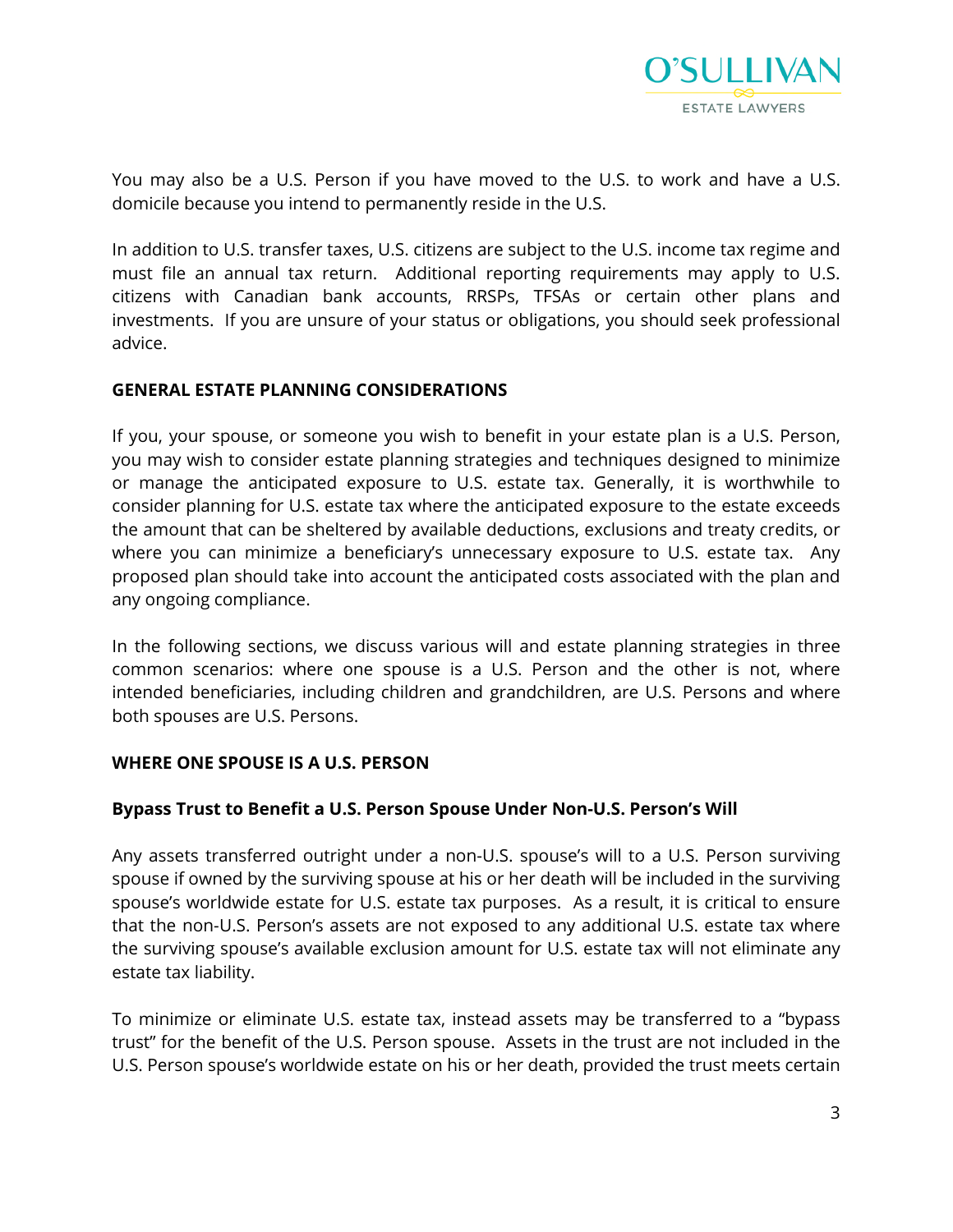

requirements. These requirements include limits on the spouse's participation in certain discretionary decisions, including to pay income or capital so that he or she does not have too much ownership, resulting in the value of the assets of the bypass trust being included in his or her estate on death, and as a result, subject to U.S. estate tax.

For Canadian tax purposes, assets with accrued capital gains may be rolled over to the bypass trust on a tax-free basis if it is also a qualified spouse trust under the *Income Tax Act*  (Canada). The assets in the trust will not be subject to tax until the earlier of the date they are disposed of and the death of the surviving spouse.



# **Planning For Utilization of Spousal Credit Under the Canada-U.S. Tax Treaty Under U.S. Person Spouse's Will**

The Canada-U.S. Tax Treaty provides special relief. It allows a spousal credit to be taken by a U.S. Person against U.S. estate tax. The spousal credit *is in addition* to any unified credit or exclusion amount for U.S. estate tax. To qualify for the spousal credit, the property must pass to the surviving non-U.S. Person spouse in a manner that would otherwise qualify for the U.S. marital deduction: 1) outright, or 2) to a special trust called a "QTIP" trust which qualifies for the marital deduction as discussed below.

The spousal credit is approximately equal to the lesser of the unified credit or the estate taxes imposed on the qualifying property, which can allow for up to approximately \$24.12 million USD in 2022 of assets to pass from a U.S. Person spouse to his or her non-U.S. Person spouse free of estate tax, or approximately double the exclusion amount.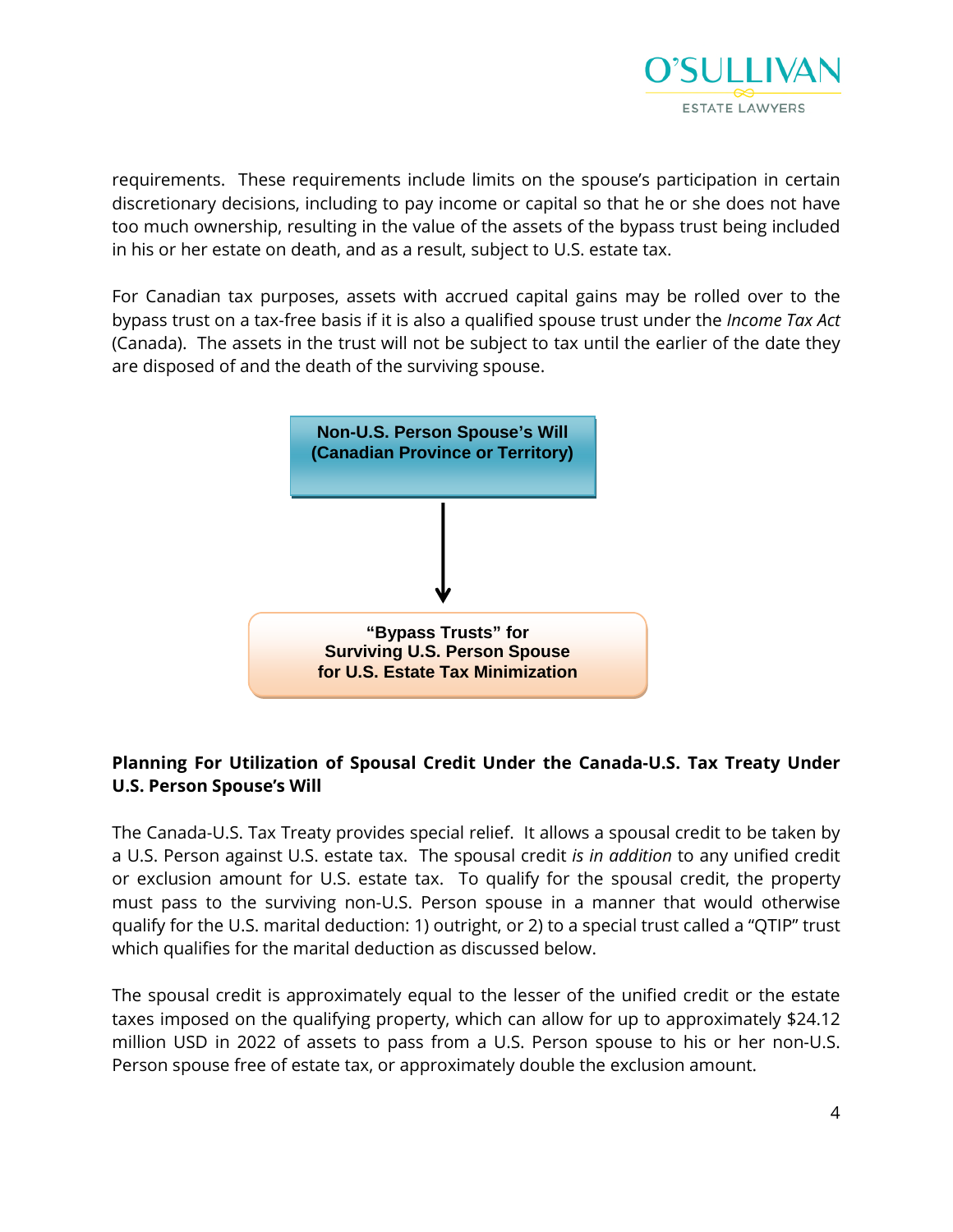



# **Qualified Domestic Trust Under U.S. Citizen Spouse's Will**

Transfers from a U.S. citizen spouse to a non-U.S. citizen spouse generally do not qualify for the unlimited marital credit available to two U.S. citizen spouses which would allow a deferral of U.S. estate tax. One exception allows a U.S. citizen spouse to pass assets at death to a non-U.S. citizen spouse by means of a special trust called a Qualified Domestic Trust ("QDOT"). Under U.S. rules, the estate tax otherwise due on the death of a U.S. citizen spouse is paid upon distribution of any capital of the trust to the surviving non-U.S. citizen spouse or ultimately upon the surviving spouse's death. It is important to note that the QDOT only *defers* U.S. estate tax (much like the deferral of capital gains available for Canadian tax purposes for property passing between spouses) that otherwise would have been imposed. The deferred tax is generally imposed at the survivor's death on the gross value of the property remaining in the QDOT. Therefore, if the value of the QDOT property increases, the tax at the survivor's death could be higher than if the tax had been paid at the death of the first spouse.

A QDOT must meet a number of complex requirements, including that it must have at least one U.S. trustee and the trust must be governed by the law of a U.S. state.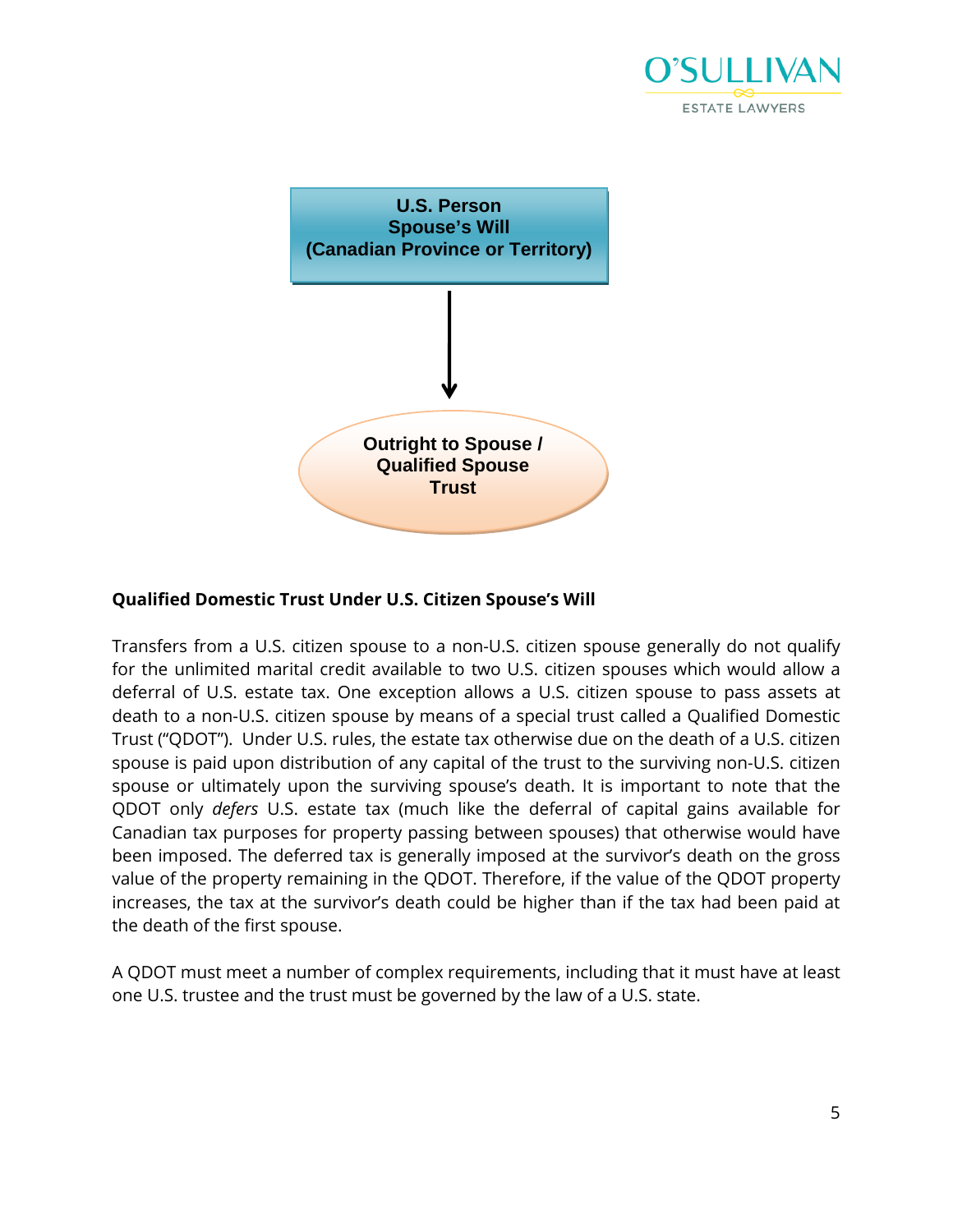

# **Credit Shelter Trust under U.S. Person's Will**

A "credit shelter trust" can be established in a U.S. Person's will in an amount up to the exclusion amount in order to fully utilize the U.S. Person's estate tax exclusion so that the trust assets may eventually pass to the non-U.S. Person spouse free of estate tax.

# **Life Insurance**

The non-U.S. Person spouse may consider purchasing life insurance on the life of the U.S. Person spouse in an amount sufficient to fund his or her expected U.S. estate tax liability. In addition, life insurance on the life of the non-U.S. Person spouse may be designated to a bypass trust for the benefit of the U.S. Person spouse. As well, insurance may be owned through a special trust called an irrevocable life insurance trust, as opposed to direct ownership, to exclude the value of the proceeds from the estate.

#### **Holding Assets Between Spouses**

Consider structuring real property holdings to minimize U.S. estate tax, as real property held in joint tenancy with right of survivorship is presumed to be included at its full value in the estate of the U.S. Person spouse (except to the extent the non-U.S. Person spouse can establish the extent of his or her contribution to the purchase price), and the value of any mortgage is generally not deductible from the property value. Canadian real estate might be held solely by the non-U.S. Person spouse, so as not to be included in the estate of the U.S. Person spouse. Conversely, any U.S. real estate might be held in the name of the U.S. Person spouse, among other possible arrangements or consider holding assets of fixed value in the estate of the U.S. Person spouse and assets which are expected to appreciate in the estate of the non-U.S. Person spouse. It is important to carefully consider and seek professional advice with respect to acquiring and holding property in order that all relevant tax and legal considerations are taken into account in each individual case.

# **WHERE INTENDED BENEFICIARIES INCLUDING CHILDREN AND GRANDCHILDREN ARE U.S. PERSONS**

Where the intended beneficiaries of an estate are your children or grandchildren, who are or are likely to become U.S. Persons, consider transferring assets to a bypass trust under your wills for their benefit in order to protect the assets they inherit from U.S. estate tax. As discussed above with regard to transferring assets by will to a U.S. Person spouse, for U.S. estate tax minimization purposes, the trust must meet certain requirements, including restrictions on the ability of the beneficiary to participate in certain discretionary decisions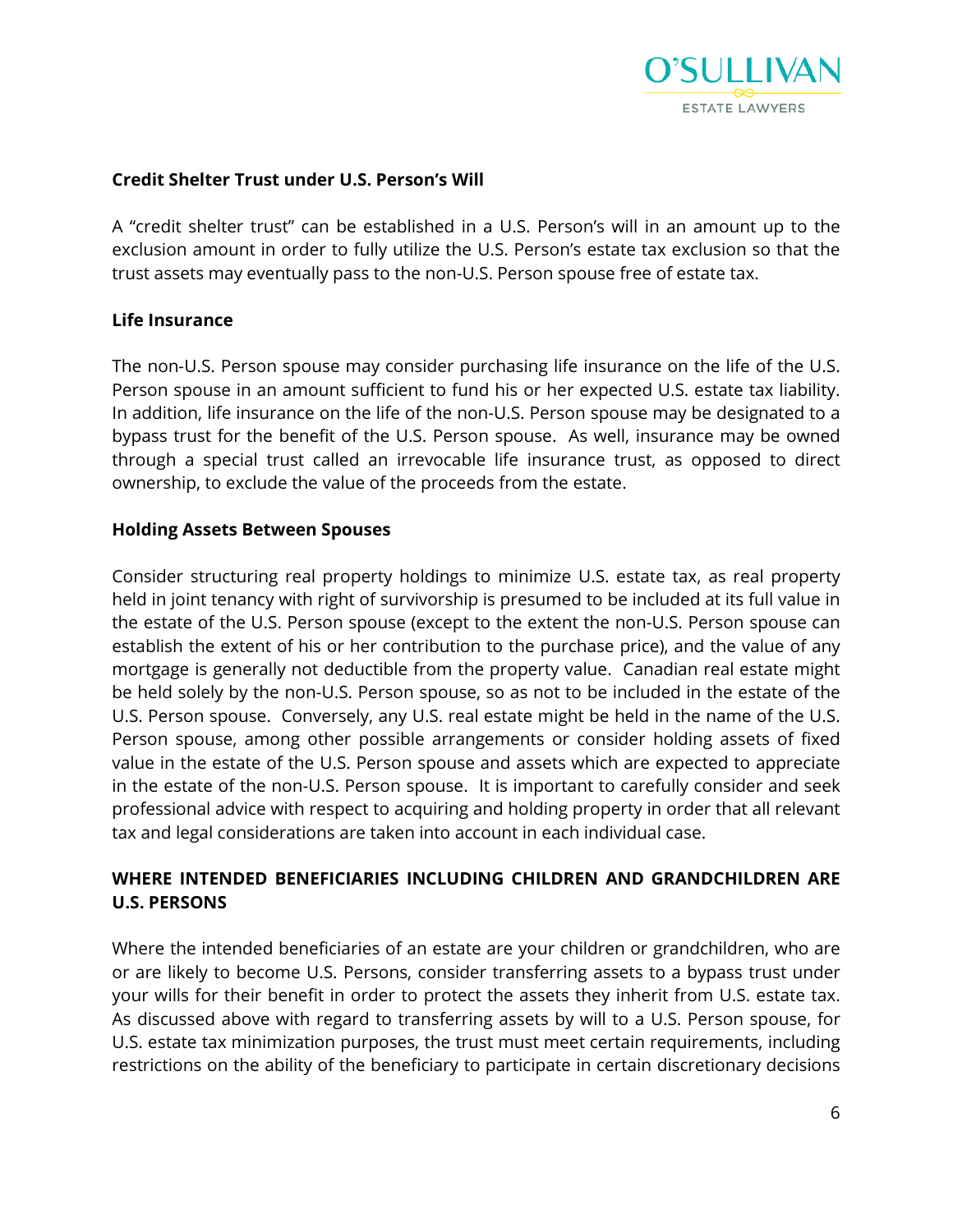

with respect to the trust. Use of a trust may provide a host of other benefits as well, including ensuring capital succession to the next generation, minimizing probate fees because the assets in the trust on death of the beneficiary do not form part of his or her estate, and general wealth, matrimonial and creditor protection.



# **WHERE BOTH SPOUSES ARE U.S. PERSONS**

Where both spouses are U.S. Persons and the gross value of one spouse's estate, net of the gift tax exclusion used prior to death, exceeds the exclusion amount (\$12.06 million USD for 2022) resulting in possible U.S. estate tax exposure, the following planning options may be available in planning for the spouse who predeceases.

# **Unlimited Marital Deduction**

Transfers on death from a U.S. citizen to a U.S. citizen spouse, outright or through a special marital trust under each will, allow for an unlimited marital deduction against estate tax, providing a deferral of any U.S. estate tax until the death of the surviving spouse or payment of capital from the spouse trust.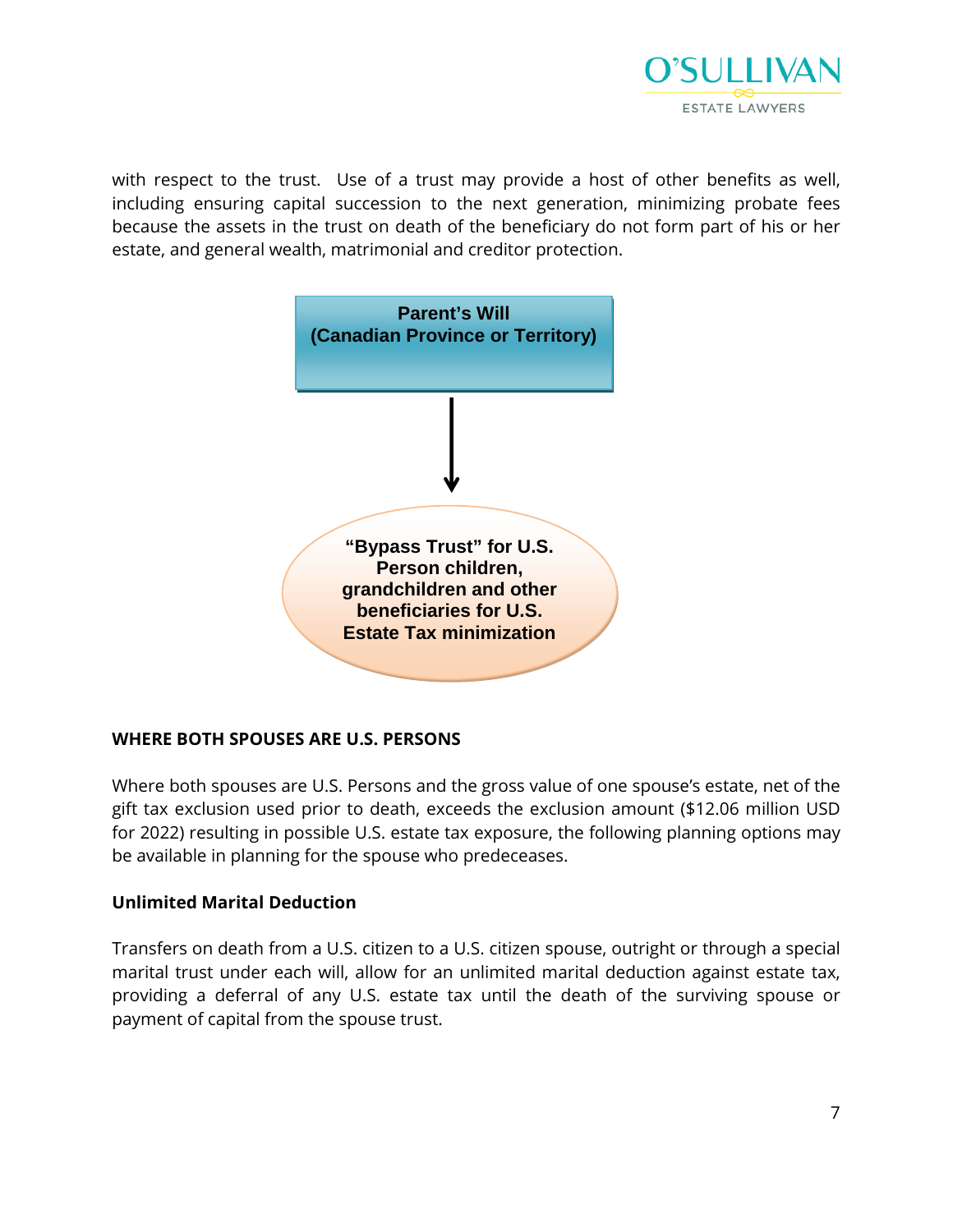

The unlimited marital deduction is available for assets passing from the deceased spouse under his or her will via a special trust called a qualified terminable interest property ("QTIP") trust, which must meet certain legal requirements.

From a Canadian tax perspective, a QTIP trust may also meet the requirements of a qualifying spouse trust under Canadian tax legislation. Assets transferred on death by a deceased spouse to a qualifying spousal trust may be "rolled over" and are not subject to tax until the earlier of the date the asset is disposed of by the trust and the death of the surviving spouse.

# **Credit Shelter Trust**

A "credit shelter trust" can be established under each will, generally funded in an amount up to the exclusion amount, in order to ensure a U.S. Person's estate tax credit is utilized so that the amount allocated to the credit shelter trust passes to his or her intended beneficiaries free of estate tax. This type of trust acts like and is sometimes called a "bypass trust".

#### **Portability of Exclusion Amount**

As between two U.S. citizen spouses, the exclusion amount of approximately \$12.06 million USD for 2022 is portable, so that if one spouse dies, any unused exclusion of the deceased spouse may be transferred by making certain elections to the surviving spouse, subject to certain terms and conditions. Effectively, this can allow up to approximately \$24.12 million USD in 2022 of assets to pass free of estate tax for a U.S. couple.

#### **Life Insurance**

Consideration can be given to purchasing life insurance on each spouse's life in an amount sufficient to fund the expected U.S. estate tax liability. Life insurance if owned by a person other than the insured person will not be subject to U.S. estate tax. As well, consideration can be given to using a trust which has special terms to own large insurance policies, as opposed to individual ownership, to remove the value of the proceeds from the taxable estate.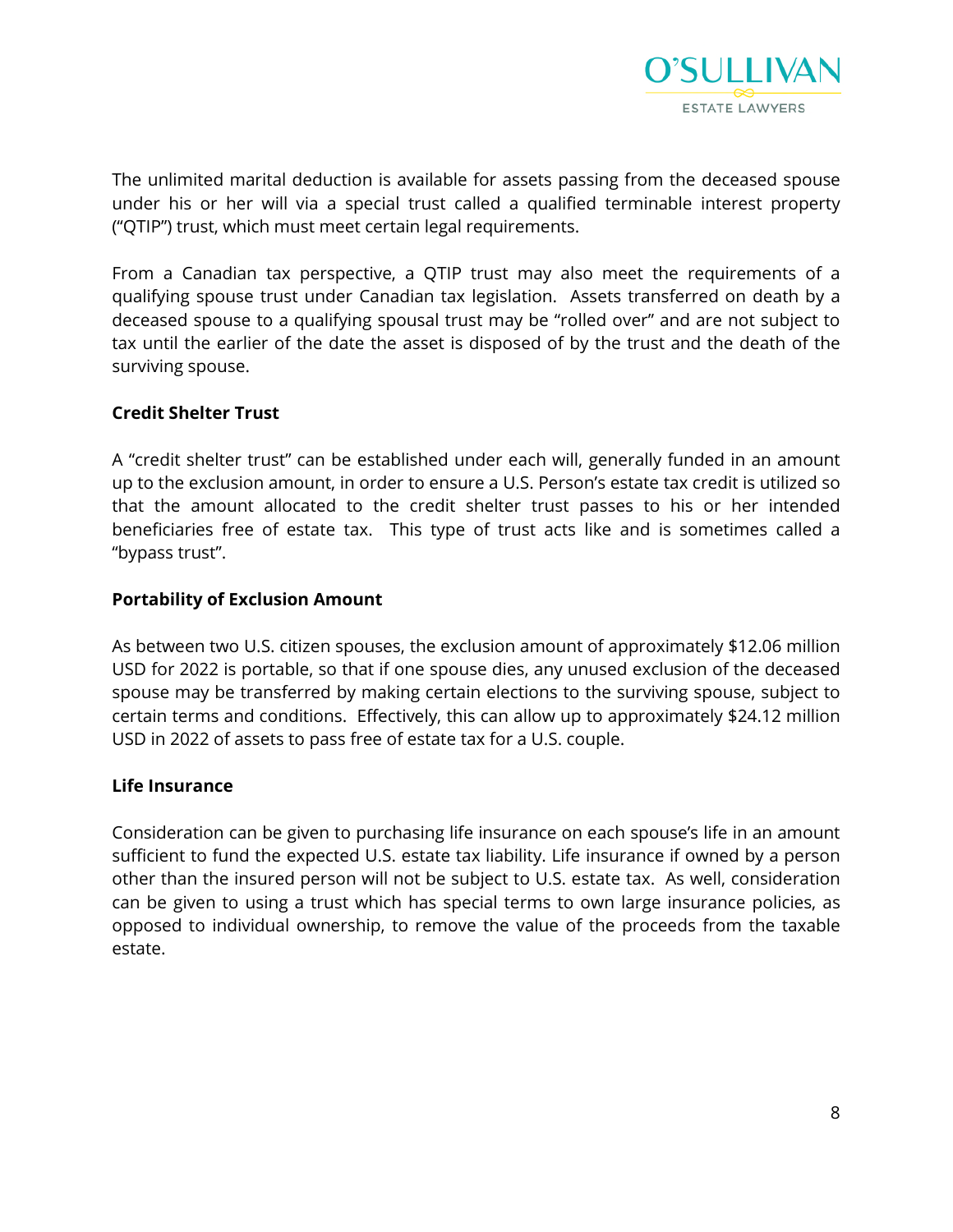

# **Charitable Donation Planning**

To reduce the amount of a person's U.S. estate, consider a donation to charity. Amounts donated to qualifying U.S. charities and certain qualifying international charities can provide for generous tax relief.

# **Example**

The following is an example of how two U.S. citizens living in Canada may plan to minimize U.S. estate taxes.

*Michael and Julia were both born in Cleveland, Ohio, U.S. After their marriage in the U.S., they moved to London, Ontario where they have lived for a number of years. Michael has approximately \$20 million USD in assets which will be included in his gross worldwide estate for U.S. estate tax purposes on his death. Julia has approximately \$10 million USD in assets.* 

*A credit shelter trust may be established under both of their wills to benefit the surviving spouse during his or her lifetime. The credit shelter trust is funded in an amount equal to the maximum exclusion amount at the time of death (currently \$12.06 million USD in 2022) in order to fully utilize the estate tax credit of the first spouse to die. The assets in the credit shelter trust will eventually pass to its beneficiaries free of estate tax.* 

*The assets of the first spouse to die which exceed the exclusion amount can be used to fund a QTIP trust qualifying for the unlimited marital deduction or can pass outright to the surviving spouse. Estate tax will be deferred until the death of the surviving spouse. Upon the death of the second spouse to die, the assets left in the trust or any assets still owned by the surviving spouse which passed outright will be taxed as a part of the estate of the second spouse to die.* 

*Alternatively, all of the assets of the first spouse to die could be used to fund a QTIP trust qualifying for the unlimited marital deduction and/or can pass outright to the surviving spouse. A portability election could be made to transfer the unused exclusion amount of the first spouse to die (i.e., \$12.06 million USD) to the surviving spouse. Upon the death of the second spouse to die, the assets left in the QTIP trust will be taxed as part of the estate of the second spouse to die. Estate tax should be payable only to the extent the assets of the second spouse to die exceed the sum of the predeceased spouse's unused exemption amount (\$12.06 million USD as adjusted for*  inflation) and the second spouse's unused exemption amount in effect in the year of his or her *death.*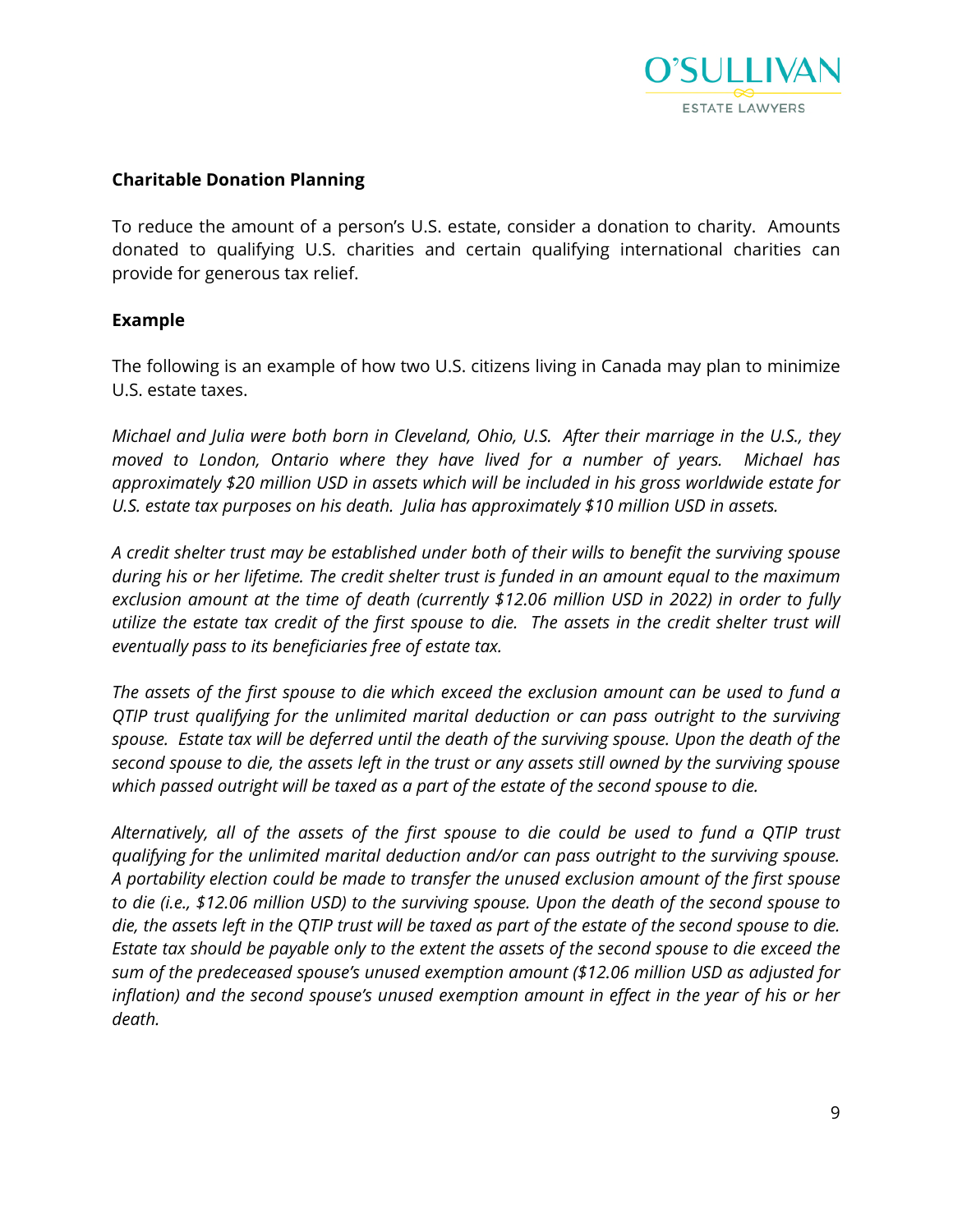

*Michael and Julia may also purchase life insurance on each other's lives to fund any anticipated U.S. estate tax liability with respect to the estate of either of them and they may also wish to consider charitable donation planning.* 



*The above planning can integrate with Canadian tax planning to provide for one or more of the trusts to also be a qualified spouse trust eligible for a capital gains rollover or a family trust to provide income-splitting among children and grandchildren and other family members, as well as probate fee minimization, capital succession to the next generation, and general wealth protection.* 

# **CONCLUSION**

It is important that Canadians with connections to the U.S. or who are U.S. Persons or have U.S. Person beneficiaries consider their possible exposure to U.S. estate tax and plan accordingly, including under their will. Ensuring there is flexibility in the estate plan is key, in particular given the uncertainty with regard to the future of U.S. estate tax.

Professional advice is recommended when planning for U.S. estate tax, including advice from Canadian and U.S. estate, trust and tax professionals, which can provide an effective, integrated solution to ensure planning opportunities in both jurisdictions are optimized.